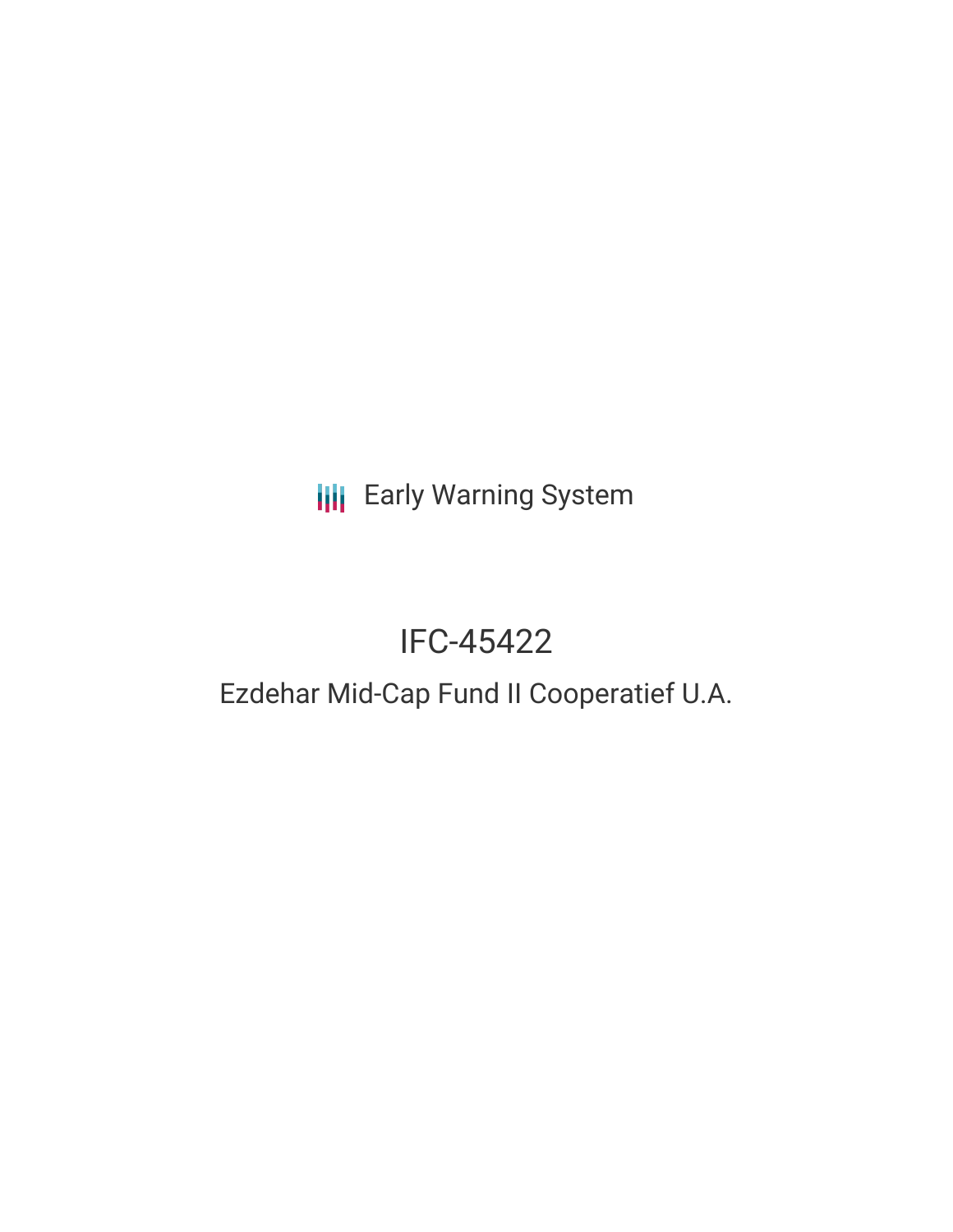

#### **Quick Facts**

| <b>Countries</b>               | Egypt                                    |
|--------------------------------|------------------------------------------|
| <b>Financial Institutions</b>  | International Finance Corporation (IFC)  |
| <b>Status</b>                  | Active                                   |
| <b>Bank Risk Rating</b>        | FI.                                      |
| <b>Voting Date</b>             | 2021-11-30                               |
| <b>Borrower</b>                | Ezdehar Mid-Cap Fund II Coöperatief U.A. |
| <b>Sectors</b>                 | Finance                                  |
| <b>Investment Type(s)</b>      | Equity                                   |
| <b>Investment Amount (USD)</b> | \$20.00 million                          |
| <b>Project Cost (USD)</b>      | \$150.00 million                         |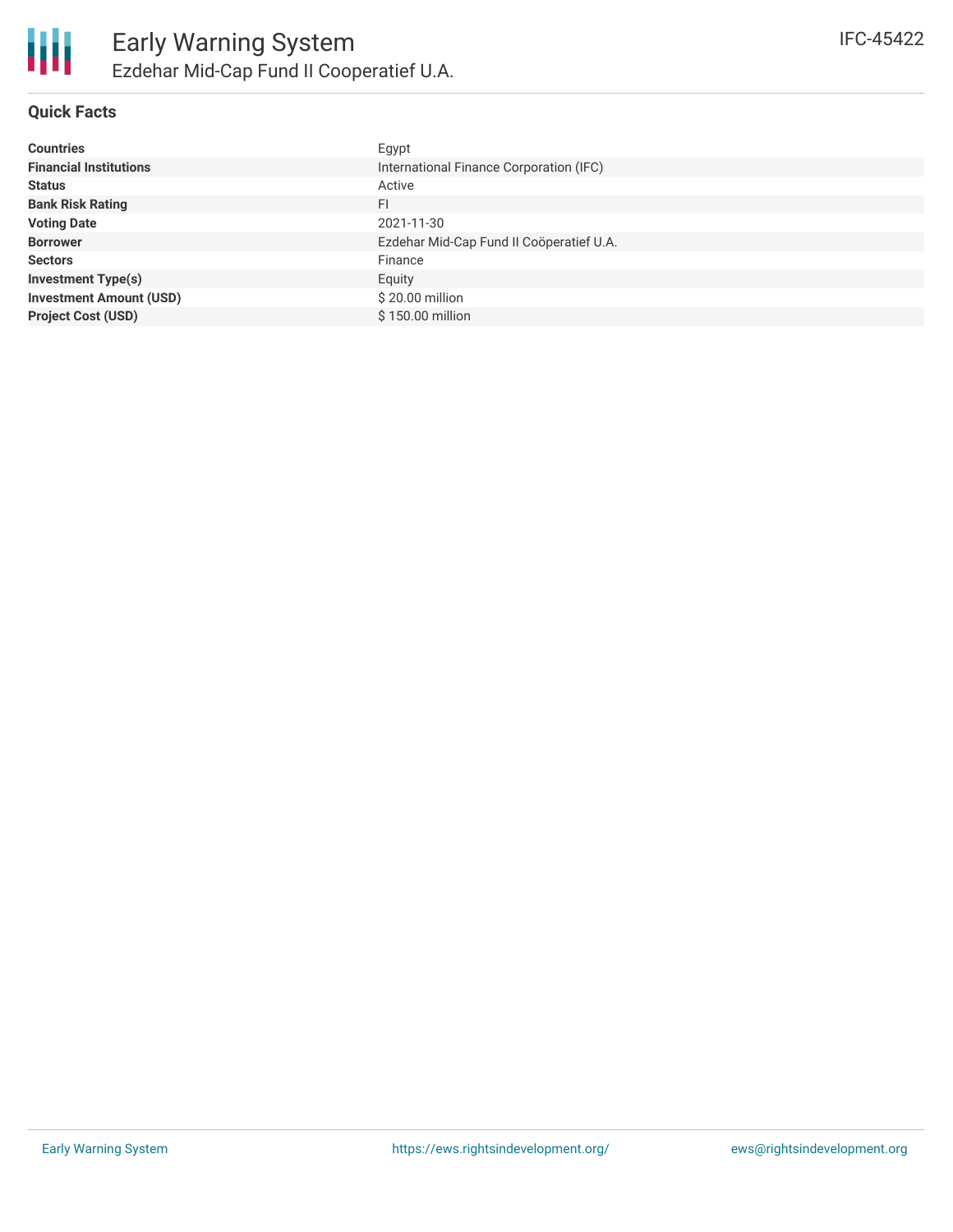

#### **Project Description**

According to bank provided nformation, the proposed investment is an equity investment of up to US\$20 million, capped at 20% of final fund size into Ezdehar Mid-Cap Fund II Coöperatief U.A. (Fund or Ezdehar II), a mid-cap private equity (PE) fund focused on growth equity transactions in Egypt and targeting US\$150 million in total commitments. The Fund's investment strategy will be to seek minority and selective majority stakes in 6-8 high growth small to mid-cap companies with investments ranging US\$5-30 million per company, primarily in Egypt.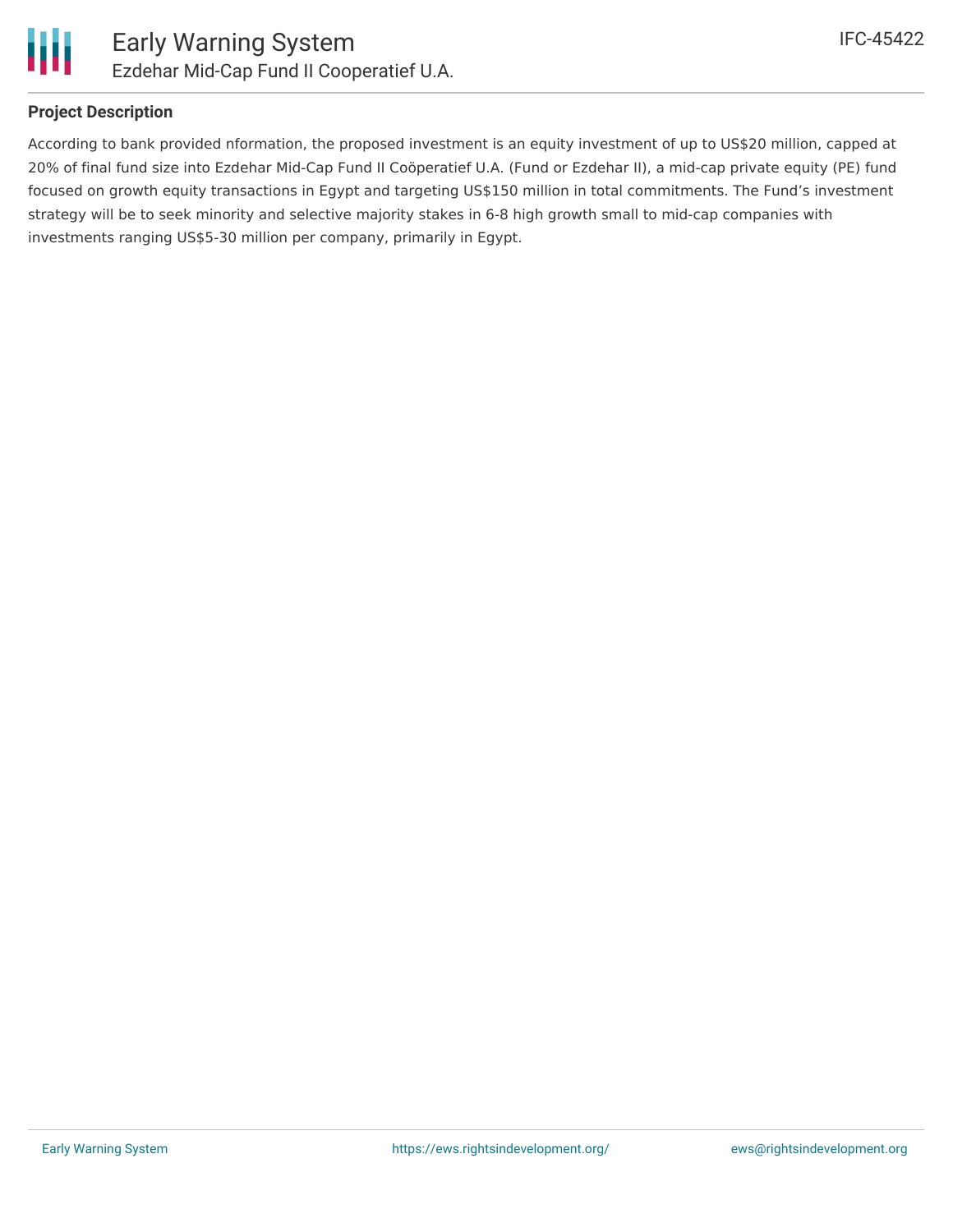

#### **Investment Description**

• International Finance Corporation (IFC)

The target size of the Fund is US\$150 million. IFC's proposed investment in the Fund is up to US\$20 million, not to exceed 20% of total Fund commitments, and IFC not to be the single largest investor.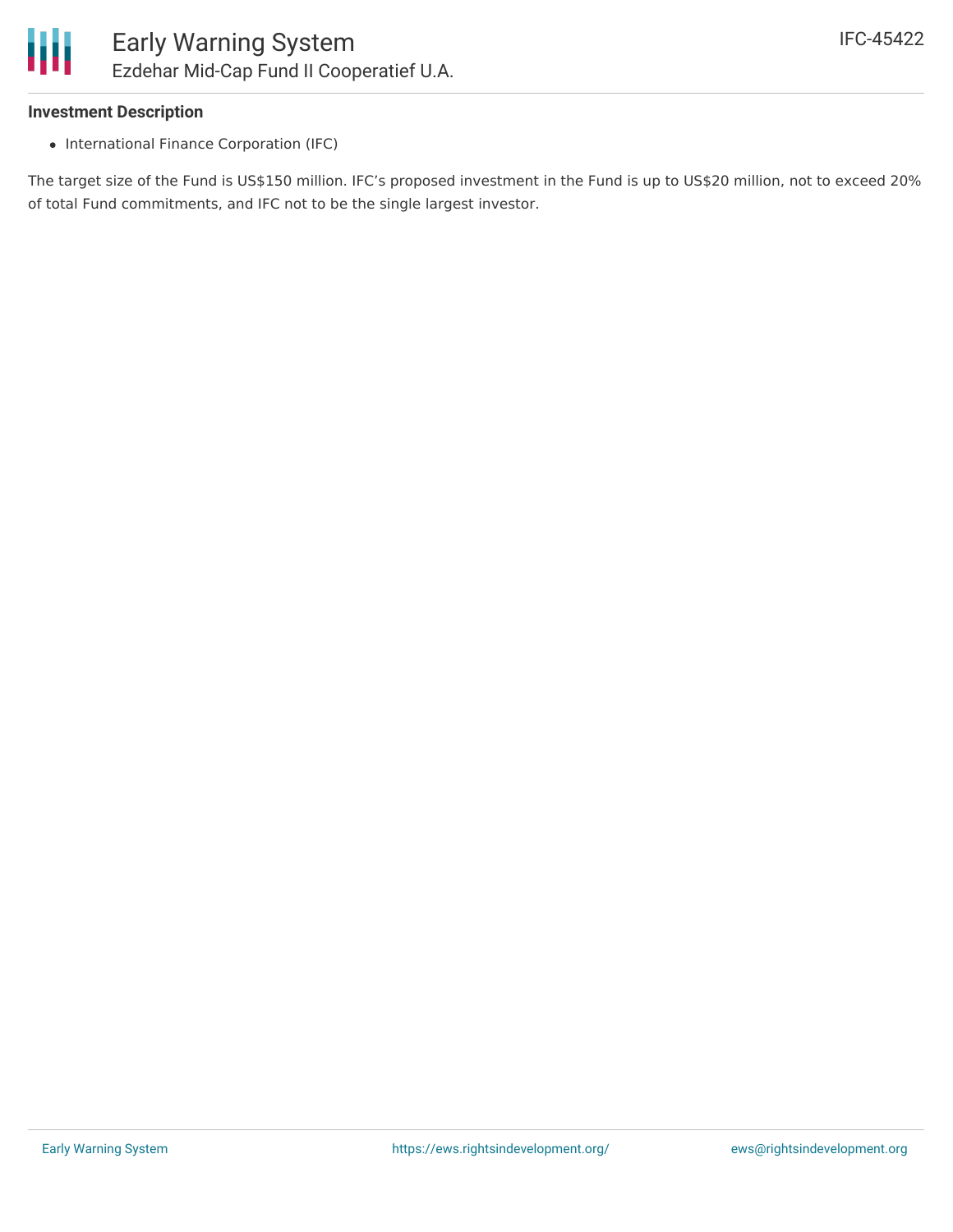

The Fund will be advised by Ezdehar, LLC (Fund Manager), co-led by its two founding partners, Emad Barsoum and Amir Mishriky who have substantial experience in the Egypt PE Market and have strong investing and operating experience. The Fund Manager previously raised a US\$84 million fund in 2017 (Fund I), that has been deployed across seven investments in the Egypt mid-cap space.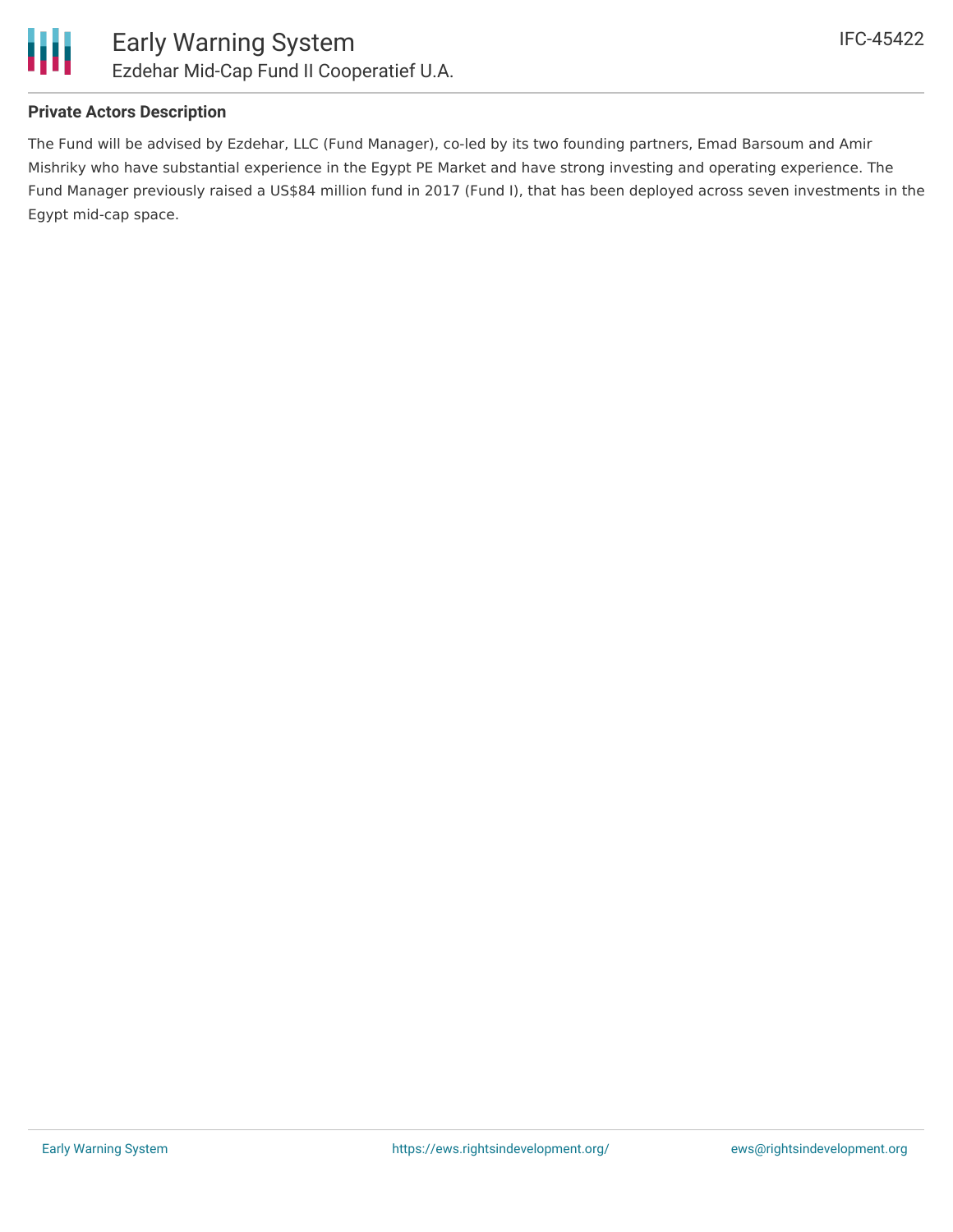

### Early Warning System Ezdehar Mid-Cap Fund II Cooperatief U.A.

| <b>Private Actor 1</b> | <b>Private Actor</b><br>Role | <b>Private Actor</b><br>1 Sector | <b>Relation</b>          | <b>Private Actor 2</b> | <b>Private Actor</b><br>2 Role | <b>Private Actor</b><br>2 Sector |  |
|------------------------|------------------------------|----------------------------------|--------------------------|------------------------|--------------------------------|----------------------------------|--|
|                        | $\overline{\phantom{0}}$     | $\overline{\phantom{a}}$         | $\overline{\phantom{0}}$ | Ezdehar, LLC           | Client                         | $\overline{\phantom{0}}$         |  |